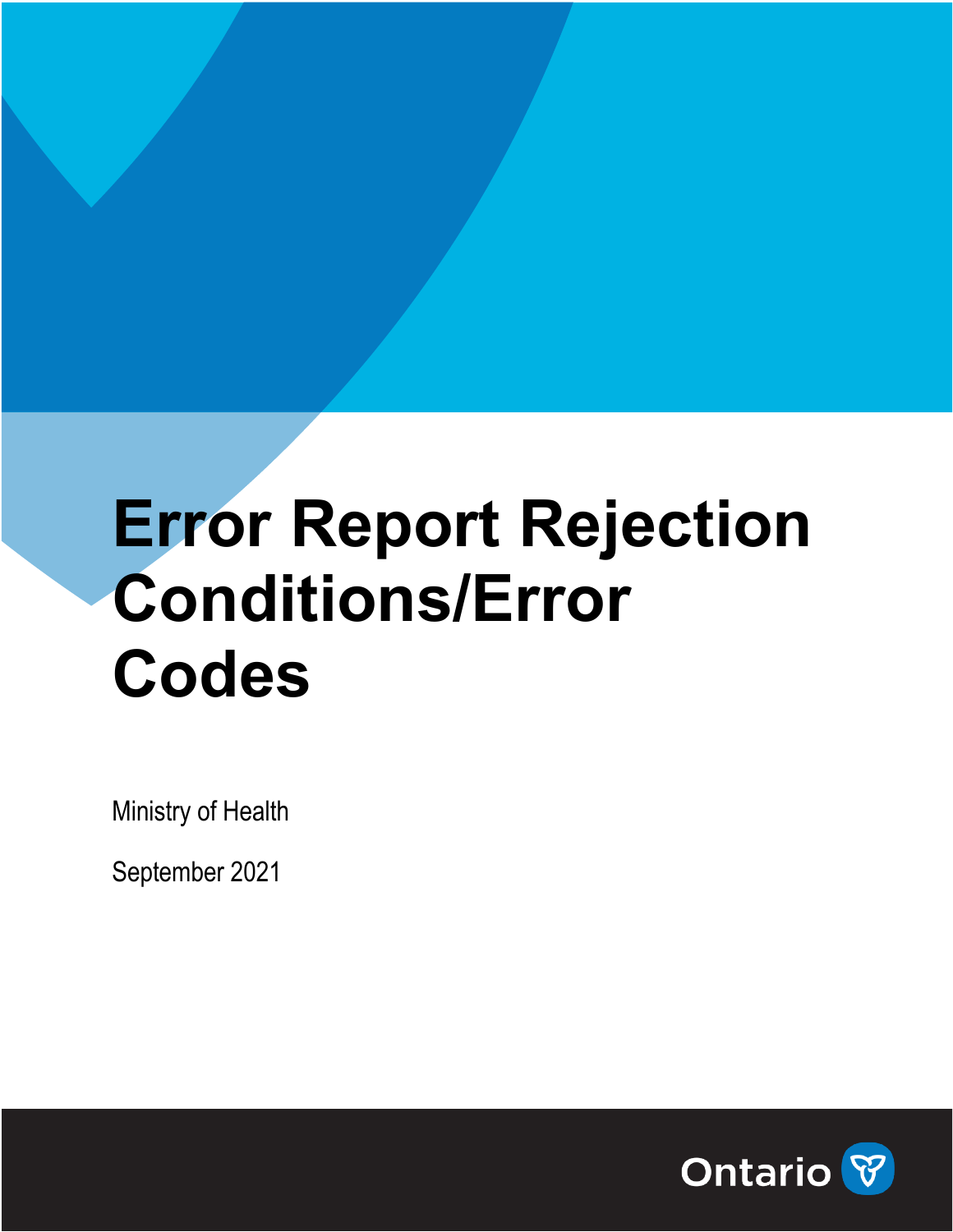# **Error Report Rejection Conditions / Error Codes**

The following error rejection conditions / error codes will be reported on the Claims Error Report. These error codes are three characters in length.

### **Table of Contents**

| Workplace Safety and Insurance Board (Workers Compensation Board (WCB)) error |  |
|-------------------------------------------------------------------------------|--|
|                                                                               |  |
|                                                                               |  |

### **General error codes**

| Error<br>Code    | Reason(s) for rejection                                                            |
|------------------|------------------------------------------------------------------------------------|
| A1A              | <b>Outside Service Period</b>                                                      |
| A2A              | Patient is underage or overage for this service code                               |
| A2B              | This service is not normally performed for this sex. Please check your<br>records. |
| A <sub>3</sub> E | No such service code for date of service                                           |
| A <sub>3</sub> F | No fee exists for this service code on this date of service                        |
| A3G              | Fee Billed Low-Check                                                               |
| A <sub>3</sub> L | Other New Pt Fee Already Pd                                                        |
| A34              | Multiple duplicate claims                                                          |
| A4D              | Invalid specialty for this service code                                            |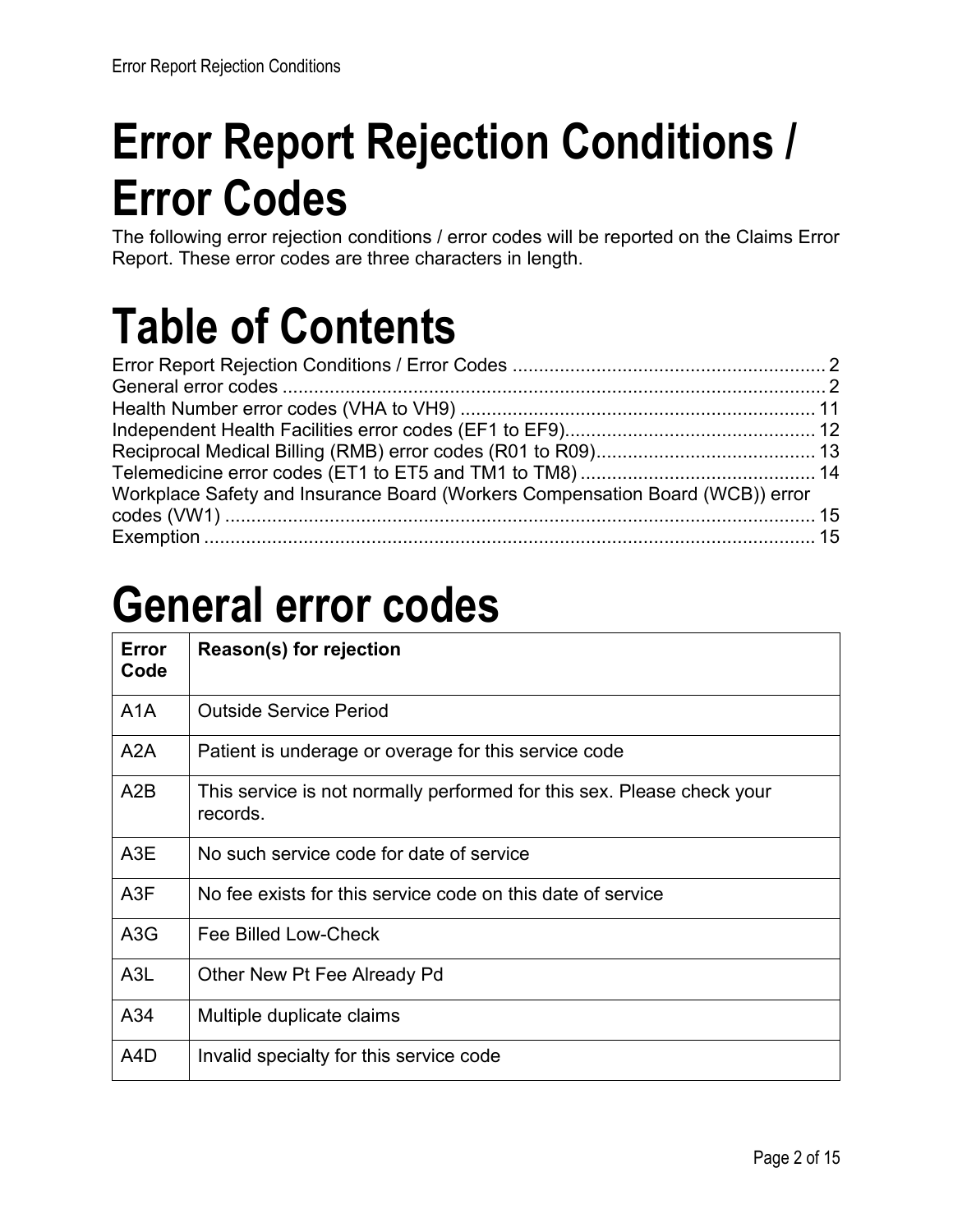| Error<br>Code   | Reason(s) for rejection                                                                                                                                                                                                                                                                                                   |
|-----------------|---------------------------------------------------------------------------------------------------------------------------------------------------------------------------------------------------------------------------------------------------------------------------------------------------------------------------|
| AC <sub>1</sub> | Maximum reached-resubmit alternate FSC                                                                                                                                                                                                                                                                                    |
| AC4             | Unaccepted referring physician number.<br>Referring number is 722900-744292 (Nurse Practitioner) and FSC are not<br>any of the five following:<br>Laboratory Services (L***)<br>$\bullet$<br>Cardiology codes G310, G313, G700<br>$\bullet$<br><b>Physiotherapy Code</b><br>٠<br>Xray-X codes<br>Ultra Sound Codes-J code |
| AD <sub>3</sub> | Not allowed with visit                                                                                                                                                                                                                                                                                                    |
| AD <sub>5</sub> | Procedure allowed previously                                                                                                                                                                                                                                                                                              |
| AD <sub>9</sub> | Premium not allowed alone                                                                                                                                                                                                                                                                                                 |
| AD <sub>8</sub> | Not allowed alone                                                                                                                                                                                                                                                                                                         |
| <b>ADF</b>      | Corresponding Procedure Invalid, Omitted or Paid at zero                                                                                                                                                                                                                                                                  |
| AH <sub>8</sub> | Hospital and/or Admission date is missing or invalid.-Invalid Adm Dte/Hosp<br><b>No</b>                                                                                                                                                                                                                                   |
| <b>AHF</b>      | <b>Concurrent or Supportive Care Same Period</b>                                                                                                                                                                                                                                                                          |
| AM1             | <b>Service Limit Exceeded</b>                                                                                                                                                                                                                                                                                             |
| <b>AMR</b>      | Minimum service requirements have not been met                                                                                                                                                                                                                                                                            |
| <b>ARF</b>      | <b>Missing Physician Referring Number</b>                                                                                                                                                                                                                                                                                 |
| <b>ARP</b>      | Referring Physician # Required                                                                                                                                                                                                                                                                                            |
| <b>ASP</b>      | Not Allowed with Surgical Procedure                                                                                                                                                                                                                                                                                       |
| <b>CNA</b>      | <b>Counselling Not Allowed</b>                                                                                                                                                                                                                                                                                            |
| EG1             | Group not Eligible                                                                                                                                                                                                                                                                                                        |
| EH <sub>1</sub> | Srv. Date <elig. date<="" eff.="" td=""></elig.>                                                                                                                                                                                                                                                                          |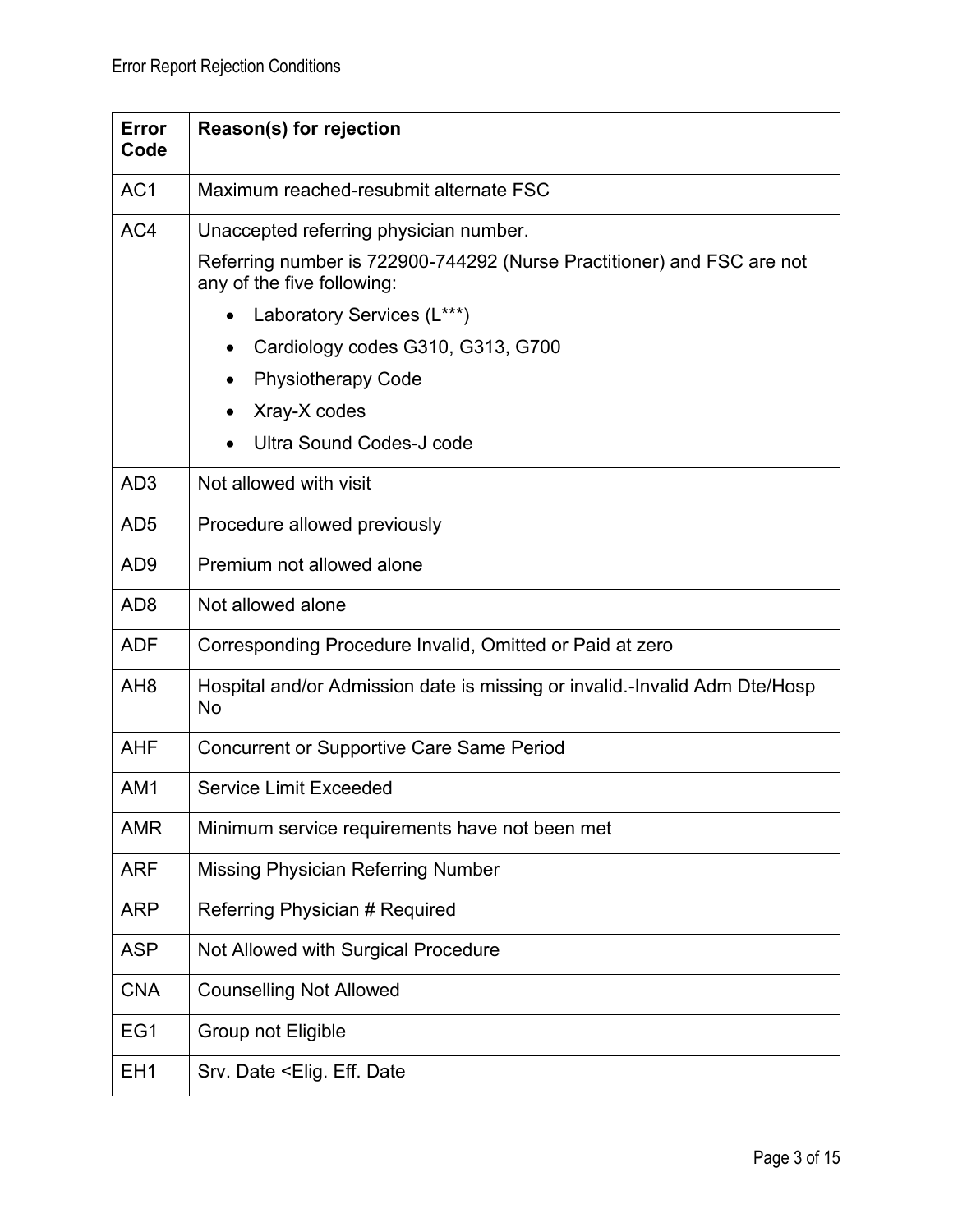| Error<br>Code   | Reason(s) for rejection                                                                                |
|-----------------|--------------------------------------------------------------------------------------------------------|
| EH <sub>2</sub> | <b>Mismatched Version Code</b>                                                                         |
| EH <sub>4</sub> | Srv. Date > Elig. End Date                                                                             |
| EH <sub>5</sub> | Srv. Dt. Not in Elig. Period                                                                           |
| EH <sub>6</sub> | <b>Eligibility Terminated-Deceased</b>                                                                 |
| EH <sub>9</sub> | <b>HN Not Activated</b>                                                                                |
| <b>ENP</b>      | Invalid FSC for NP                                                                                     |
| <b>EPA</b>      | Network billing not approved                                                                           |
| <b>EPC</b>      | Patient not rostered/rostered to another Network                                                       |
| <b>EPF</b>      | <b>Enrolment Date Mismatch</b>                                                                         |
| <b>EPP</b>      | Incorrect Code for Eligibility (Ontario Works/Ontario Disability Support<br>Program)                   |
| <b>EPS</b>      | Patient Not Elig for Prog                                                                              |
| EP <sub>1</sub> | <b>Enrolment Trans Not Allowed</b>                                                                     |
| EP <sub>2</sub> | Not for Enrol/Re Enrol                                                                                 |
| EP <sub>3</sub> | Check Srv Dte / Enrol Dte                                                                              |
| EP4             | <b>Enrolment Restriction</b>                                                                           |
| EP <sub>5</sub> | Incorrect FSC for Grp Typ                                                                              |
| EP <sub>6</sub> | <b>HN Not Activated</b>                                                                                |
| EQ1             | Practitioner not registered with OHIP-Clinic/Dr Not on File                                            |
| EQ <sub>2</sub> | Specialty code is inactive or not registered on date of service                                        |
| EQ <sub>3</sub> | Health care provider is registered as OPTED-IN for date of service-claim<br>submitted as Pay Patient   |
| EQ4             | Health care provider is registered as OPTED-OUT for date of service-claim<br>submitted as Pay Provider |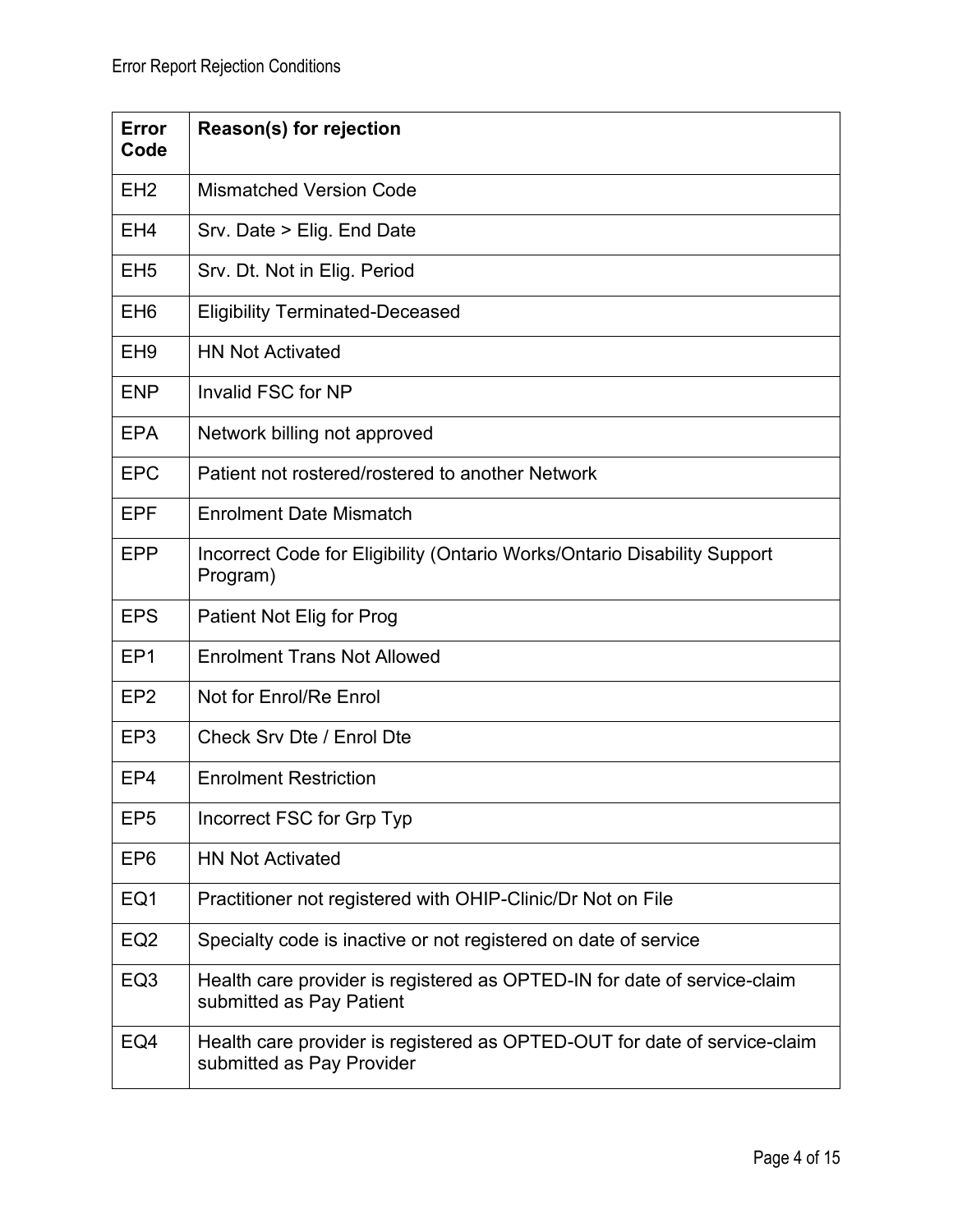| <b>Error</b><br>Code | Reason(s) for rejection                                                                                                                             |
|----------------------|-----------------------------------------------------------------------------------------------------------------------------------------------------|
| EQ <sub>5</sub>      | Lab inactive for service date                                                                                                                       |
| EQ <sub>6</sub>      | Referring/requisitioning health care provider number is not registered with<br>the Ministry of Health                                               |
| EQ <sub>9</sub>      | Lab No. not on File                                                                                                                                 |
| EQB                  | Solo practitioner inactive on service date                                                                                                          |
|                      | Practitioner number is Midwife (700000-722899) referral only                                                                                        |
|                      | Claims submitted by Chiropractors using their CSN                                                                                                   |
| <b>EQC</b>           | Group not registered with the Ministry of Health.                                                                                                   |
| <b>EQD</b>           | Group not actively registered with the Ministry of Health on date of service                                                                        |
| EQE                  | Health care provider is not registered with the Ministry of Health as an<br>affiliate of this group on date of service                              |
| <b>EQF</b>           | Health care provider is not actively registered with the Ministry of Health as<br>an affiliate of this group on date of service                     |
| <b>EQG</b>           | Referring laboratory is not registered with the Ministry of Health                                                                                  |
| EQI                  | Contract characteristics error                                                                                                                      |
| <b>EQJ</b>           | New Graduate bills New Patient fee (q013) or Physician (not a new<br>graduate) bills new Graduate-New Patient fee (Q033)-Pract. Not Elig. On<br>S/D |
| EQK                  | A100 billed with a specialty code other than 00.-MNI Does not Meet Criteria                                                                         |
| EQL                  | A100 billed with a speciality code other than 00 or billed by provider with any<br>EDAFA group number.-Phy Not Eligible to Claim                    |
| <b>EQM</b>           | Not Registered for Use                                                                                                                              |
| <b>EQN</b>           | Reg Usage Err on S/D                                                                                                                                |
| <b>EQP</b>           | <b>Enrolment Type Not Eligible</b>                                                                                                                  |
| EQS                  | Provider does not have a sub-specialty of PSY.-Pract Criteria Not Met                                                                               |
| ERF                  | Referring physician number is currently ineligible for referrals                                                                                    |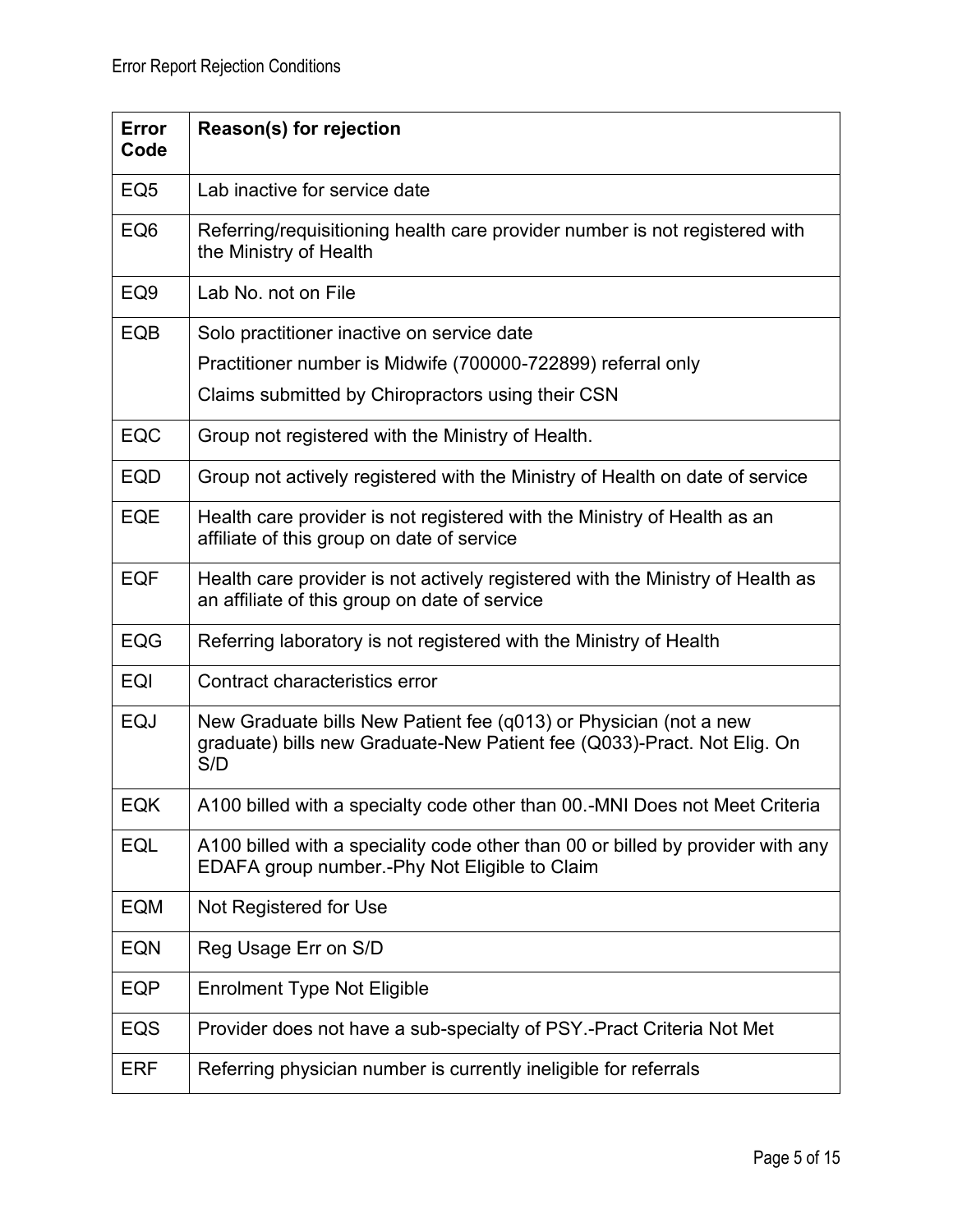| Error<br>Code   | Reason(s) for rejection                                                                                                                                                                                                       |
|-----------------|-------------------------------------------------------------------------------------------------------------------------------------------------------------------------------------------------------------------------------|
| <b>ESD</b>      | APP group affiliation on service date                                                                                                                                                                                         |
| <b>ESF</b>      | A non-encounter service claim submitted by a physician not eligible to bill<br><b>FSC</b>                                                                                                                                     |
| <b>ESH</b>      | If a claim is submitted by a Mental Health Sessional Group for a code other<br>than K400A, reject the claim to the error report.-Not Elig. For Blank HN                                                                       |
| <b>ESN</b>      | If health number is on the claim for K400A- No HN required for FSC. Invalid<br><b>Blank HN Claim</b>                                                                                                                          |
| <b>HCC</b>      | Not on Health Care Connect (HCC) database-Not Eligible                                                                                                                                                                        |
|                 | On HCC database but not Complex-Vulnerable                                                                                                                                                                                    |
|                 | On HCC database but not in 'referred to' status                                                                                                                                                                               |
| <b>HCE</b>      | Patient enrolled to billing physician but later than 3 months from the "referred<br>to" date on Health Care Connect database-Enrolment after 3 Months                                                                         |
| <b>PAA</b>      | To ensure the smoking cessation initial discussion fee (E079) has been paid<br>within 365 days prior to the smoking cessation counseling fee (Q042) or the<br>smoking cessation follow up fee (K039)-No Initial Fee Prev. Pd. |
| PA <sub>1</sub> | Physician Assistant (PA) Pilot claim submissions may contain one or more<br>PA Tracking FSC's but other OHIP insured service FSCs are not allowed on<br>the same claim.-Invalid PA Srv                                        |
| PA <sub>2</sub> | Physician Assistant Pilot (PA) claim submissions with the PA as the<br>submitting physician must identify the solo billing number of the supervising<br>physician in the "Refer Physician" field.-Invalid PA Claim            |
| PA <sub>3</sub> | The physician and/or referring physician fields on the PA Pilot claim<br>submission contain billing numbers which are not affiliated to the PA Pilot<br>group number. Not registered for PA                                   |
| PA4             | PA Registration on S/D Err                                                                                                                                                                                                    |
| PA <sub>5</sub> | <b>PA Affiliation Error</b>                                                                                                                                                                                                   |
| PA <sub>6</sub> | PA Affil'n on S/D Err                                                                                                                                                                                                         |
| V <sub>02</sub> | <b>Invalid Region Code</b>                                                                                                                                                                                                    |
| V <sub>05</sub> | Error-Clm No/Serv Date                                                                                                                                                                                                        |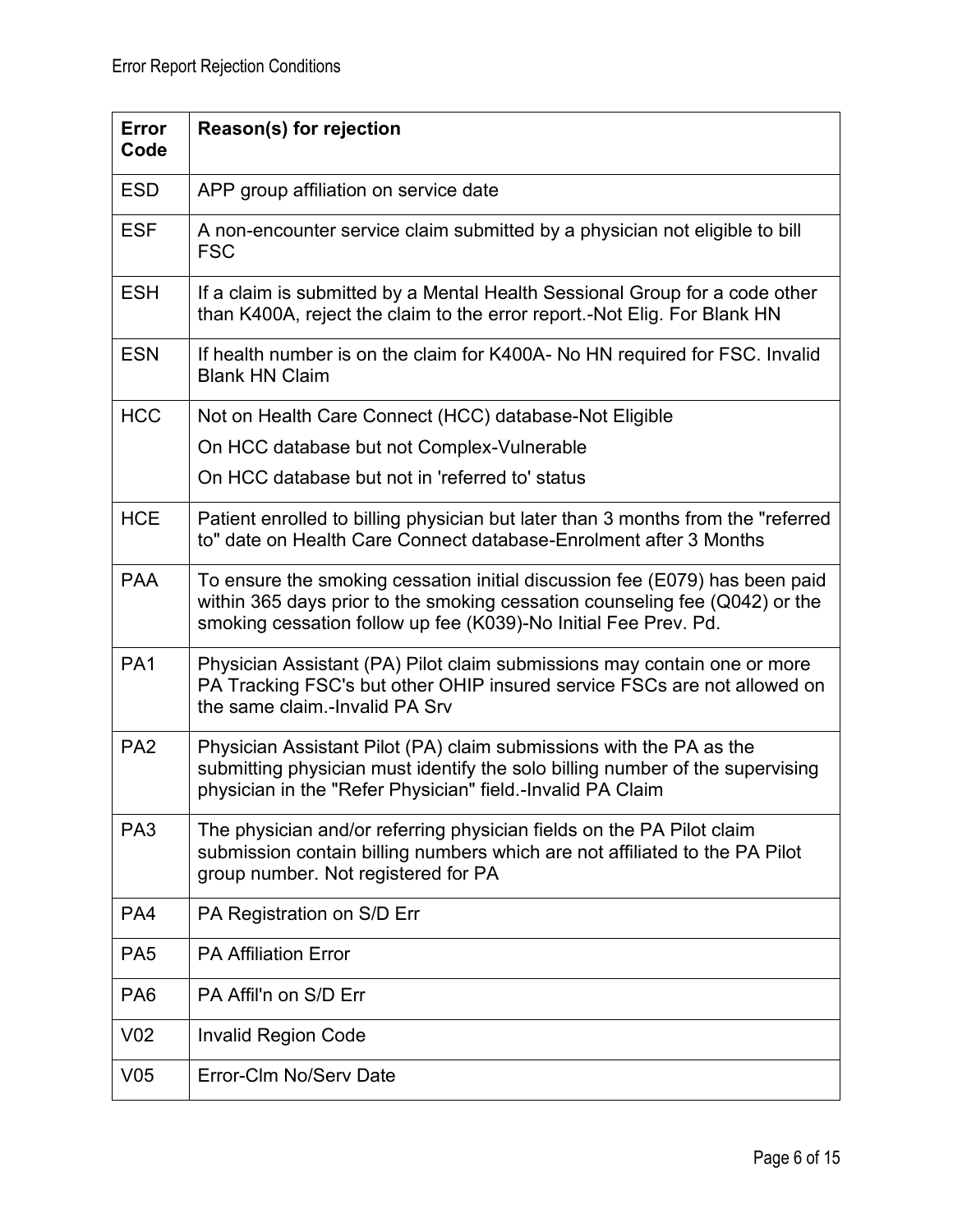| <b>Error</b><br>Code | Reason(s) for rejection                                                                                                                                                                                                                                                                                                                                                                                                                                                                                                                                                                                                                                                                                                                                                                                                                                                         |
|----------------------|---------------------------------------------------------------------------------------------------------------------------------------------------------------------------------------------------------------------------------------------------------------------------------------------------------------------------------------------------------------------------------------------------------------------------------------------------------------------------------------------------------------------------------------------------------------------------------------------------------------------------------------------------------------------------------------------------------------------------------------------------------------------------------------------------------------------------------------------------------------------------------|
| V06                  | <b>Incorrect Clinic Code</b>                                                                                                                                                                                                                                                                                                                                                                                                                                                                                                                                                                                                                                                                                                                                                                                                                                                    |
| <b>V07</b>           | <b>Invalid Pract, Number</b>                                                                                                                                                                                                                                                                                                                                                                                                                                                                                                                                                                                                                                                                                                                                                                                                                                                    |
| V <sub>08</sub>      | <b>Invalid Specialty Code:</b><br>Specialty code is missing/not 2 numerics<br>Not a valid specialty code<br>$\bullet$<br>Specialty code is 27 and provider number is not 599993<br>$\bullet$<br>Specialty code is 90 and provider number is not 991000<br>$\bullet$<br>Specialty code is 49, 50, 51, 52, 53, 54, 55, 70 and 71 and the health<br>care provider number does not begin with 4<br>Specialty code is 56 and health care provider number does not begin<br>with 80 or 81<br>Specialty code is 57 and health care provider number does not begin<br>with 86 or 839985<br>Specialty code is 58 and health care provider number does not begin<br>with 87<br>Specialty code is 59 and health care provider number does not begin<br>with 88 or 89 or not in range 830000-839984<br>Specialty code is 80 or 81 and health care provider number does not<br>begin with 82 |
| V <sub>09</sub>      | <b>Invalid Referral Number</b>                                                                                                                                                                                                                                                                                                                                                                                                                                                                                                                                                                                                                                                                                                                                                                                                                                                  |
| V10                  | Patient's last name is missing/not alphabetic (A-Z)<br>First field position is blank<br>RMB claim only                                                                                                                                                                                                                                                                                                                                                                                                                                                                                                                                                                                                                                                                                                                                                                          |
| V <sub>12</sub>      | Patient's first name is missing/not alphabetic (A-Z)<br>First field position is blank<br>RMB claim only                                                                                                                                                                                                                                                                                                                                                                                                                                                                                                                                                                                                                                                                                                                                                                         |
| V13                  | Patient's date of birth is missing/invalid format<br>Month not in the range of 01-12<br>Not 8 numerics (new MRI format)<br>Day is outside acceptable range for month                                                                                                                                                                                                                                                                                                                                                                                                                                                                                                                                                                                                                                                                                                            |
| V14                  | Patient sex must be '1' (male) or '2' (female)<br>RMB claim only                                                                                                                                                                                                                                                                                                                                                                                                                                                                                                                                                                                                                                                                                                                                                                                                                |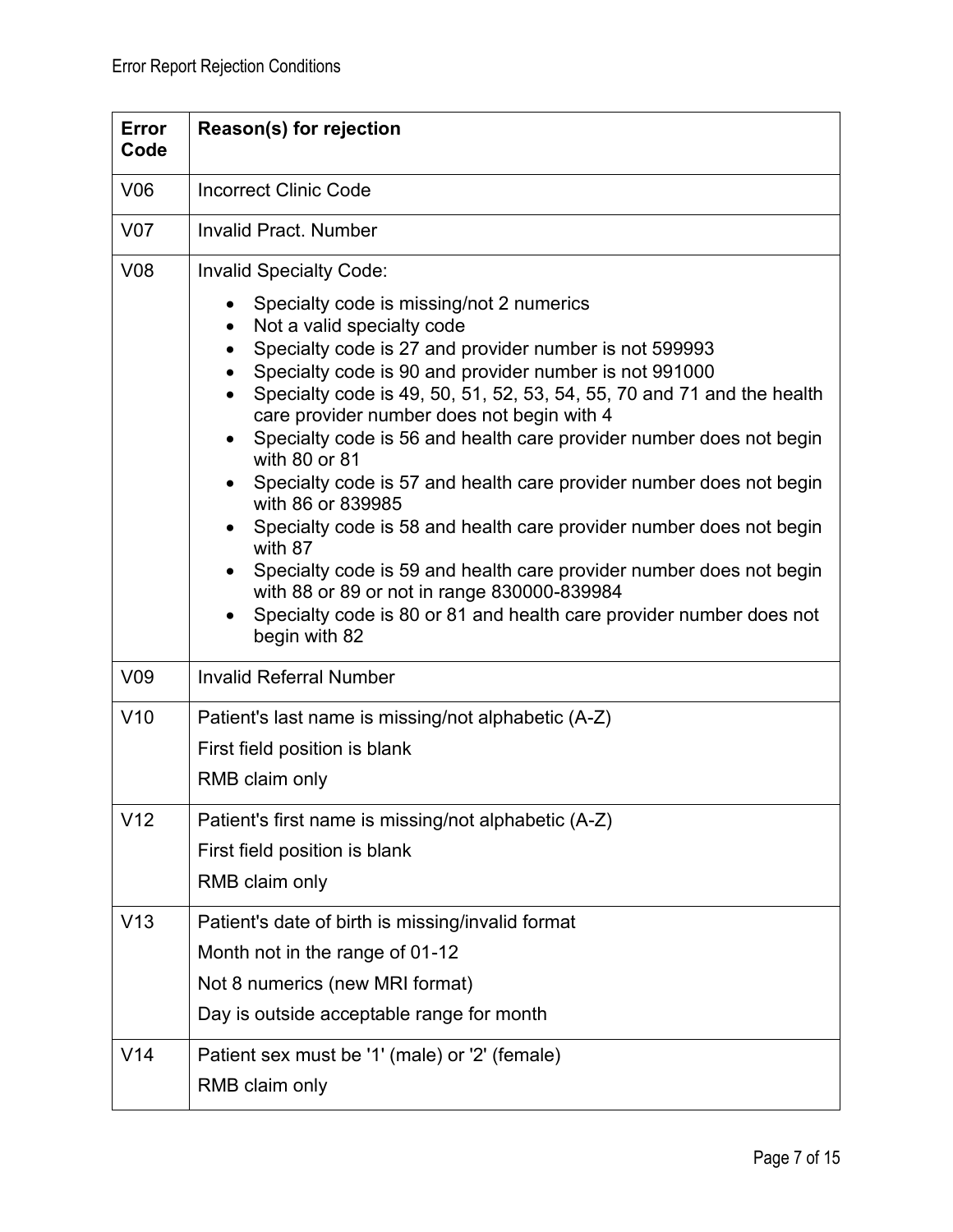| <b>Error</b><br>Code | Reason(s) for rejection                                                                                                                                                             |
|----------------------|-------------------------------------------------------------------------------------------------------------------------------------------------------------------------------------|
| V16                  | Unacceptable Diagnostic Code                                                                                                                                                        |
|                      | Not numeric                                                                                                                                                                         |
|                      | Health care provider number is 82XXXX and diagnostic code is not 4<br>numerics or is 3 numerics and not 070, 072, 880 or 971                                                        |
|                      | Fee schedule code is G423, G424 and diagnostic code is not 360, 371 or<br>376                                                                                                       |
| V17                  | Payee must be 'P' (Provider) or 'S' (Patient)                                                                                                                                       |
| V18                  | In-patient admission date is not 8 numerics                                                                                                                                         |
|                      | Month of admission is not in the range of 01-12                                                                                                                                     |
|                      | Day of admission is outside the acceptable range for month                                                                                                                          |
|                      | In-patient admission date is later than Ministry of Health system run date                                                                                                          |
| V19                  | <b>Invalid Chrio Diagnostic Code</b>                                                                                                                                                |
| V <sub>20</sub>      | Service code is A007, patient is over 2 years old and diagnostic code is '916'<br>or service code is A003 and the patient is under 16 years old and the<br>diagnostic code is '917' |
| V <sub>21</sub>      | <b>Diagnostic Code Required</b>                                                                                                                                                     |
| V <sub>22</sub>      | <b>Invalid Diagnostic Code</b>                                                                                                                                                      |
| V <sub>23</sub>      | <b>Check No. Of Services</b>                                                                                                                                                        |
| V28                  | <b>Invalid Hospital Number</b>                                                                                                                                                      |
| V29                  | Invalid In-Out-Pat-Ind                                                                                                                                                              |
| V30                  | <b>FSC/DX Code Combination NAB</b>                                                                                                                                                  |
| V31                  | Missing any of the following: group number, health care provider number,<br>specialty code                                                                                          |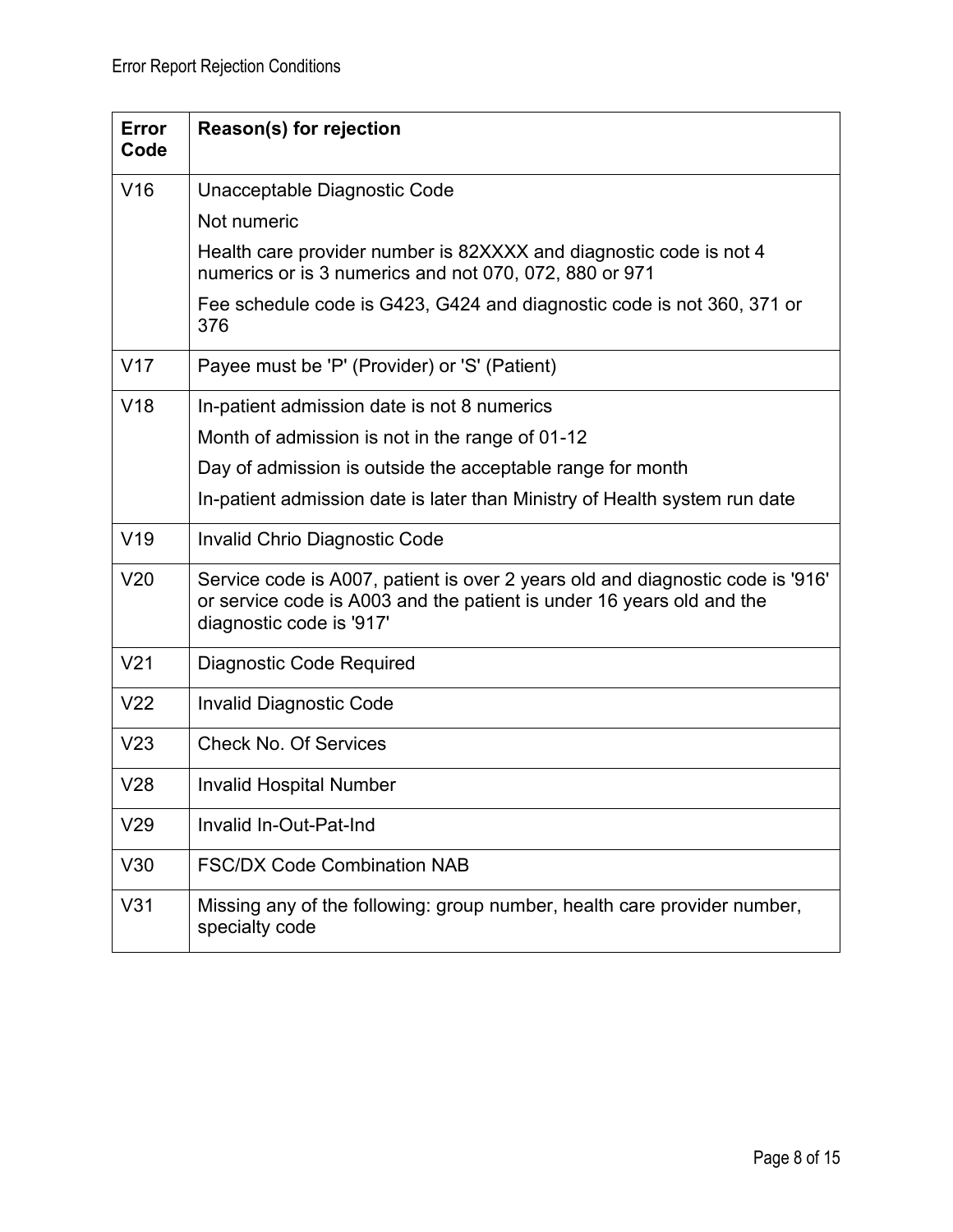| Error<br>Code   | Reason(s) for rejection                                                                                                                                          |
|-----------------|------------------------------------------------------------------------------------------------------------------------------------------------------------------|
| V34             | Service code begins with 'V1' and health care provider number does not<br>begin with 88 or 89, or in range 830000-839984 (and the reverse of this<br>condition)  |
|                 | Service code begins with 'V2' and health care provider number does not<br>begin with 86 or is 839985 (and the reverse of this condition)                         |
|                 | Service code begins with 'V3' and health care provider number does not<br>begin with 87 (and the reverse of this condition)                                      |
|                 | Service code begins with 'V4' and health care provider number does not<br>begin with 80, 81, 84 or 85 (and the reverse of this condition)                        |
|                 | Service code begins with 'V8' and health care provider number does not<br>begin with 82 (and the reverse of this condition)                                      |
|                 | Service code begins with 'T' and health care provider number does not begin<br>with 4, excluding fee schedule codes J99-- (and the reverse of this<br>condition) |
|                 | Service code begins with 'H4' and health number is not a sessional<br>reference number                                                                           |
| V35             | Invalid OOP/OOC Service                                                                                                                                          |
| V36             | Check input criteria required for sessional billing                                                                                                              |
| V39             | Number of items exceeds the maximum (99)                                                                                                                         |
| V40             | Service code is missing                                                                                                                                          |
|                 | Service code is not in the format ANNNA where:                                                                                                                   |
|                 | A is alphabetic (A-Z)                                                                                                                                            |
|                 | NNN is numeric (001-999)<br>A is alphabetic (A-C)                                                                                                                |
| V <sub>41</sub> | Fee submitted is missing/not 6 numerics                                                                                                                          |
|                 | Fee submitted is not in the range '000000'-'500000' (\$\$\$\$cc)                                                                                                 |
| V42             | Number of services is missing/not 2 numerics                                                                                                                     |
|                 | Number of services is not in the range '01-99'                                                                                                                   |
| V47             | Fee submitted is not evenly divisible (to the cent) by the number of services                                                                                    |
| V <sub>50</sub> | <b>Service Date Pre Initial Visit</b>                                                                                                                            |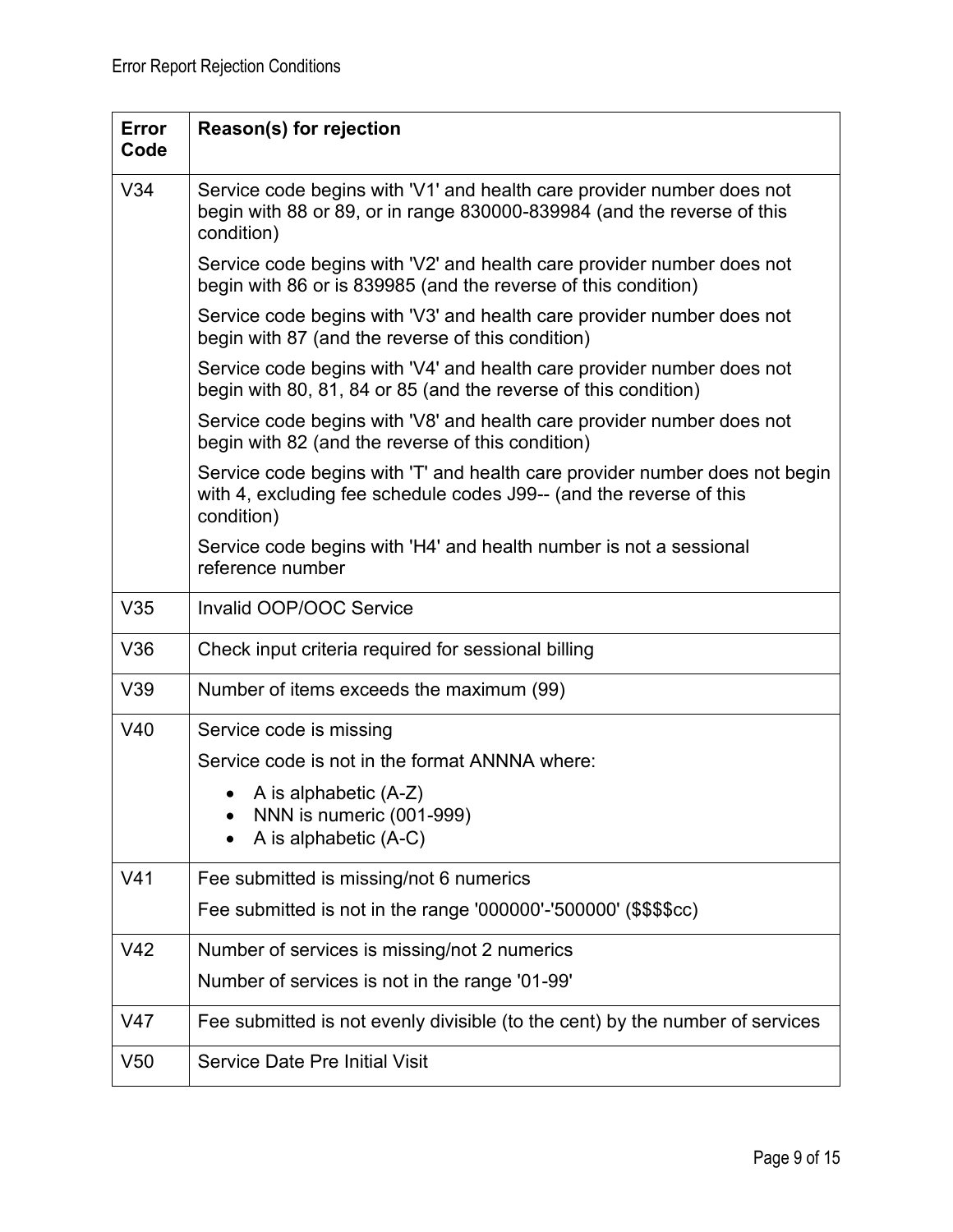| <b>Error</b><br>Code | Reason(s) for rejection                                                                                                                                                                                                                                            |
|----------------------|--------------------------------------------------------------------------------------------------------------------------------------------------------------------------------------------------------------------------------------------------------------------|
| V <sub>51</sub>      | Invalid location code-must be blank or four numerics. If present, must be<br>valid based on MOHLTC Residency Code Manual                                                                                                                                           |
| V53                  | <b>Invalid FSC-Magnetic Tape/Disk</b>                                                                                                                                                                                                                              |
| V62                  | Invalid service location indicator-assigned when a Service Location Indicator<br>(SLI) code included with a hospital diagnostic service billing from a<br>participating hospital physician/group is not of the five valid SLI codes (HDS,<br>HED, HIP, HOP or HRP) |
| V63                  | Referring Laboratory Number must start with 5 (5###)                                                                                                                                                                                                               |
| V64                  | Missing service location indicator-assigned when a hospital diagnostic<br>service is billed by a participating hospital physician/group but a service<br>location indicator code was not included                                                                  |
| V65                  | Missing master number-assigned when SLI code HDS, HED, HIP, HOP or<br>HRP is included with a diagnostic service billing from a participating hospital<br>physician/group but a master number was not included                                                      |
| V66                  | Missing admission date-assigned when SLI code HIP is included with a<br>diagnostic service billing from a participating hospital physician/group but an<br>admission date was not included                                                                         |
| V67                  | Missing master number and admission date-assigned when a SLI code HIP<br>is included with a diagnostic service billing from a participating<br>hospital/group but a master number and admission date were both not<br>included                                     |
| V68                  | Incorrect service location indicator-assigned when a diagnostic service is<br>billed from a participating hospital physician/group with a master number<br>and admission date but the SLI code is not HIP                                                          |
| V69                  | Serv Dte Invalid for SLI                                                                                                                                                                                                                                           |
| V70                  | Date of service is greater than the file/batch creation date                                                                                                                                                                                                       |
| V71                  | <b>Invalid Dental Master No.</b>                                                                                                                                                                                                                                   |
| V98                  | Wrong Preventive Care Date of Service                                                                                                                                                                                                                              |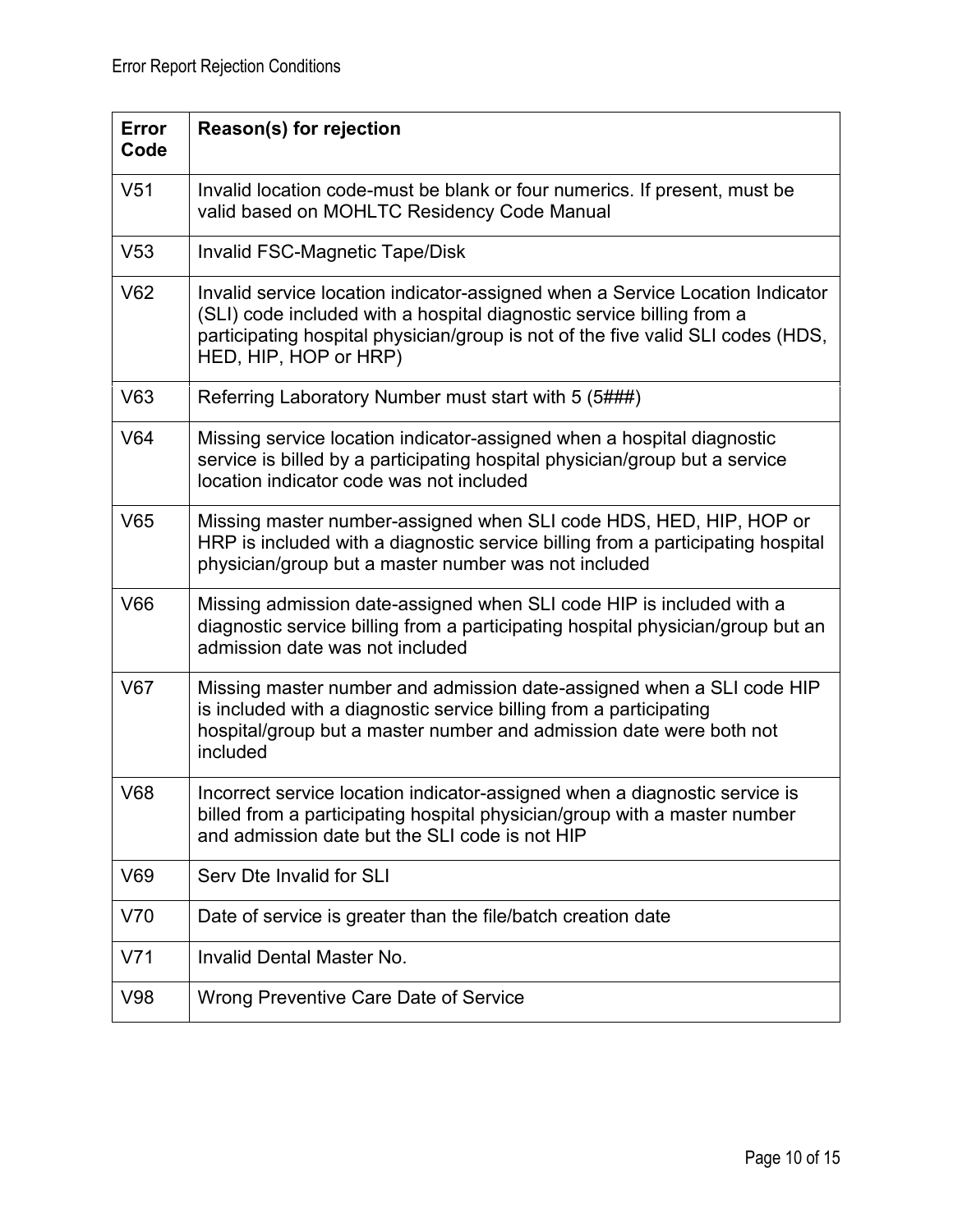| <b>Error</b><br>Code | Reason(s) for rejection                                            |
|----------------------|--------------------------------------------------------------------|
| VJ <sub>5</sub>      | Date of Service is missing/not 8 numerics                          |
|                      | Month is not in the range 01-12                                    |
|                      | Day is outside acceptable range for month                          |
|                      | Date of Service is greater than Ministry of Health system run date |
| VJ7                  | <b>Stale-dated Claim</b>                                           |
| VJ8                  | <b>Stale-dated Claim Encounter</b>                                 |
| VS <sub>1</sub>      | <b>Invalid SEAMO Prvdr Code</b>                                    |
| VS <sub>2</sub>      | Invalid Venue Type                                                 |
| VS <sub>3</sub>      | <b>Invalid Clinic Number</b>                                       |
| VS <sub>4</sub>      | Invalid Healthcare Item                                            |
| VS <sub>5</sub>      | Invalid IP/OP Indicator                                            |
| VS <sub>6</sub>      | Invalid HC Item Cde Fmt                                            |

**Note:** These error codes and their associated descriptions are subject to change.

### **Health Number error codes (VHA to VH9)**

| <b>Error</b><br>Code | Reason(s) for rejection                                      |
|----------------------|--------------------------------------------------------------|
| <b>VHA</b>           | OHIP number not registered with ministry for health number   |
| <b>VHB</b>           | No HN Req'd for FSC                                          |
|                      | A non-encounter service claim submitted with a Health Number |
| <b>VHC</b>           | SLI required for technical fee                               |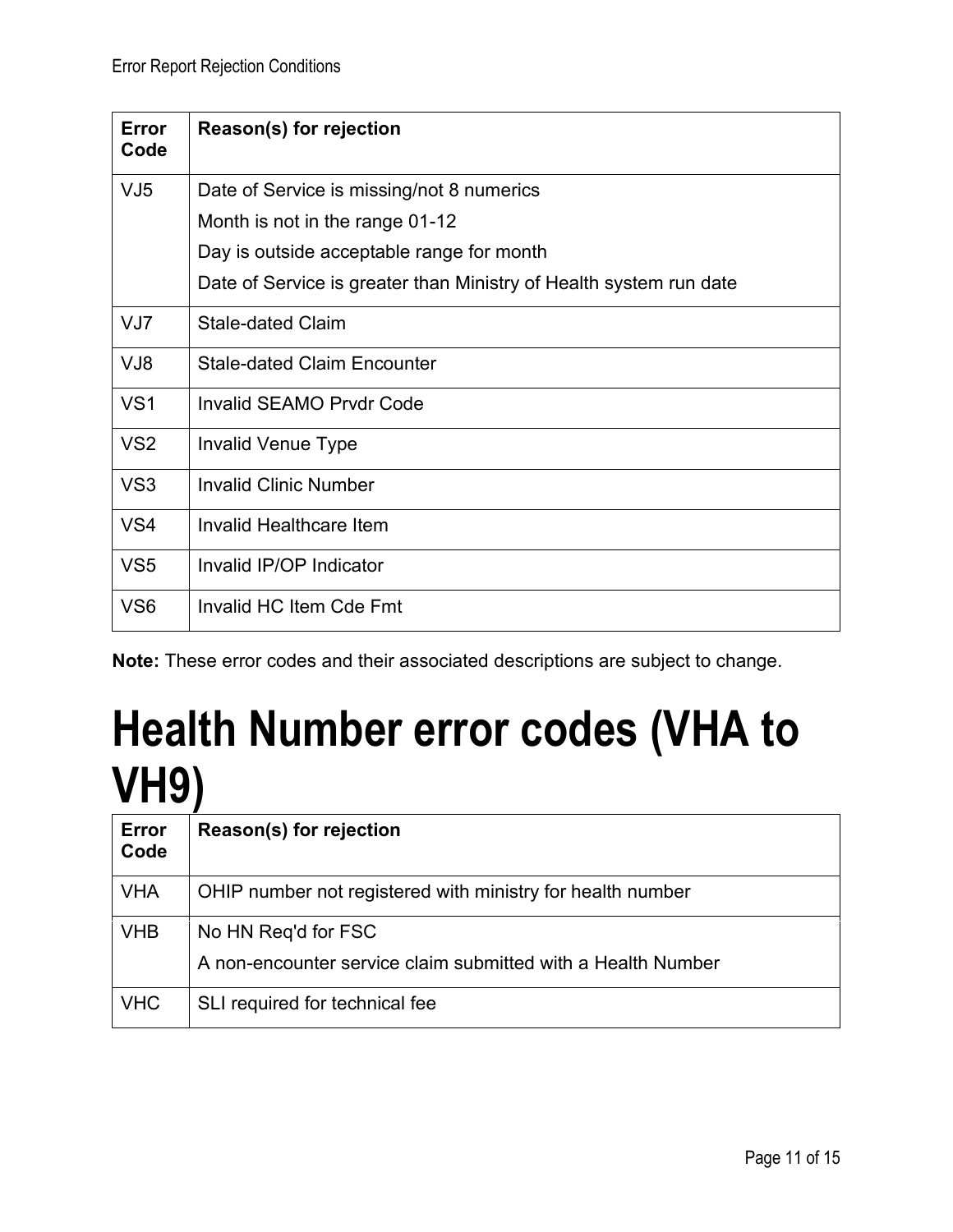| <b>Error</b><br>Code | Reason(s) for rejection                                                                      |
|----------------------|----------------------------------------------------------------------------------------------|
| VH <sub>0</sub>      | Header 2 and HN Present                                                                      |
|                      | Claim Header-2 present on MRI claim submitted with Health Number in<br><b>Claim Header-1</b> |
| VH <sub>1</sub>      | Health Number is missing/invalid (does not pass MOD 10 Check routine)                        |
|                      | Health Number is a number reserved for testing purposes                                      |
| VH2                  | <b>Health Number is Missing</b>                                                              |
|                      | Health Number is not present (Payment program is HCP or WCB)                                 |
| VH <sub>3</sub>      | <b>Invalid Payment Program</b>                                                               |
|                      | The payment program is missing or is not equal to HCP, RMB, WCB                              |
| VH <sub>4</sub>      | <b>Invalid Version Code</b>                                                                  |
| VH <sub>5</sub>      | OHIP # Required for Service Date                                                             |
|                      | Claim Header-2 is missing (service is before January 1, 1991 and Payment<br>Program is HCP)  |
| VH <sub>6</sub>      | <b>Mixed Service Dates</b>                                                                   |
| VH <sub>7</sub>      | Health number and OHIP number on same claim                                                  |
| VH <sub>8</sub>      | Date of birth does not match the Health Number submitted                                     |
| VH <sub>9</sub>      | Health Number is not registered with ministry                                                |

**Note:** These error codes and their associated descriptions are subject to change.

#### **Independent Health Facilities error codes (EF1 to EF9)**

| Error<br>Code   | <b>Reason(s) for rejection</b>                                      |
|-----------------|---------------------------------------------------------------------|
| l EF1           | IHF number not approved for billing on the date specified           |
| EF <sub>2</sub> | IHF not licensed or grandfathered to bill FSC on the date specified |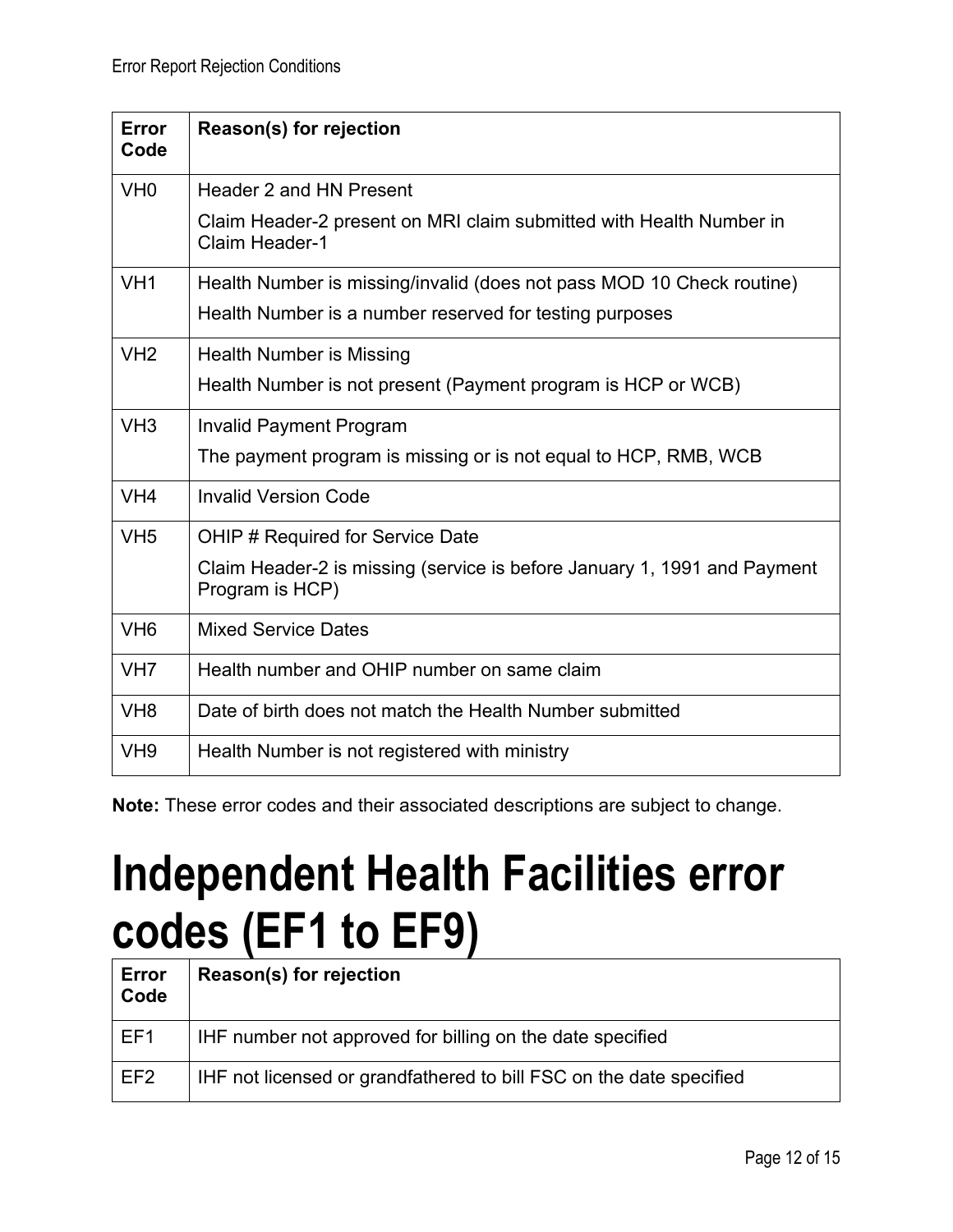| Error<br>Code   | Reason(s) for rejection                                         |
|-----------------|-----------------------------------------------------------------|
| EF <sub>3</sub> | Insured services are excluded from IHF billings                 |
| EF4             | Provider is not approved to bill IHF fee on date specified      |
| EF <sub>5</sub> | IHF practitioner 991000 is not allowed to bill insured services |
| EF7             | Referring physician number is required for the IHF fee billed   |
| EF <sub>8</sub> | 'I' service codes are exclusive to IHFs                         |
| EF <sub>9</sub> | Mobile site number required                                     |

**Note:** These error codes and their associated descriptions are subject to change.

### **Reciprocal Medical Billing (RMB) error codes (R01 to R09)**

| <b>Error</b><br>Code | Reason(s) for rejection                                       |
|----------------------|---------------------------------------------------------------|
| <b>R01</b>           | <b>Missing HSN</b>                                            |
| R <sub>02</sub>      | <b>Invalid HSN</b>                                            |
| R <sub>03</sub>      | <b>Invalid/Missing Province Code</b>                          |
| <b>R04</b>           | <b>Service Excluded from RMBS</b>                             |
| <b>R05</b>           | Provincial code is 'ON' (Ontario) which is not valid for RMBS |
| <b>R06</b>           | <b>Wrong Provider for RMBS</b>                                |
| <b>R07</b>           | Invalid Pay Type for RMBS                                     |
| <b>R08</b>           | Invalid Referral Number                                       |
| R <sub>09</sub>      | Claim Header 2 Missing-RMB                                    |

**Note:** These error codes and their associated descriptions are subject to change.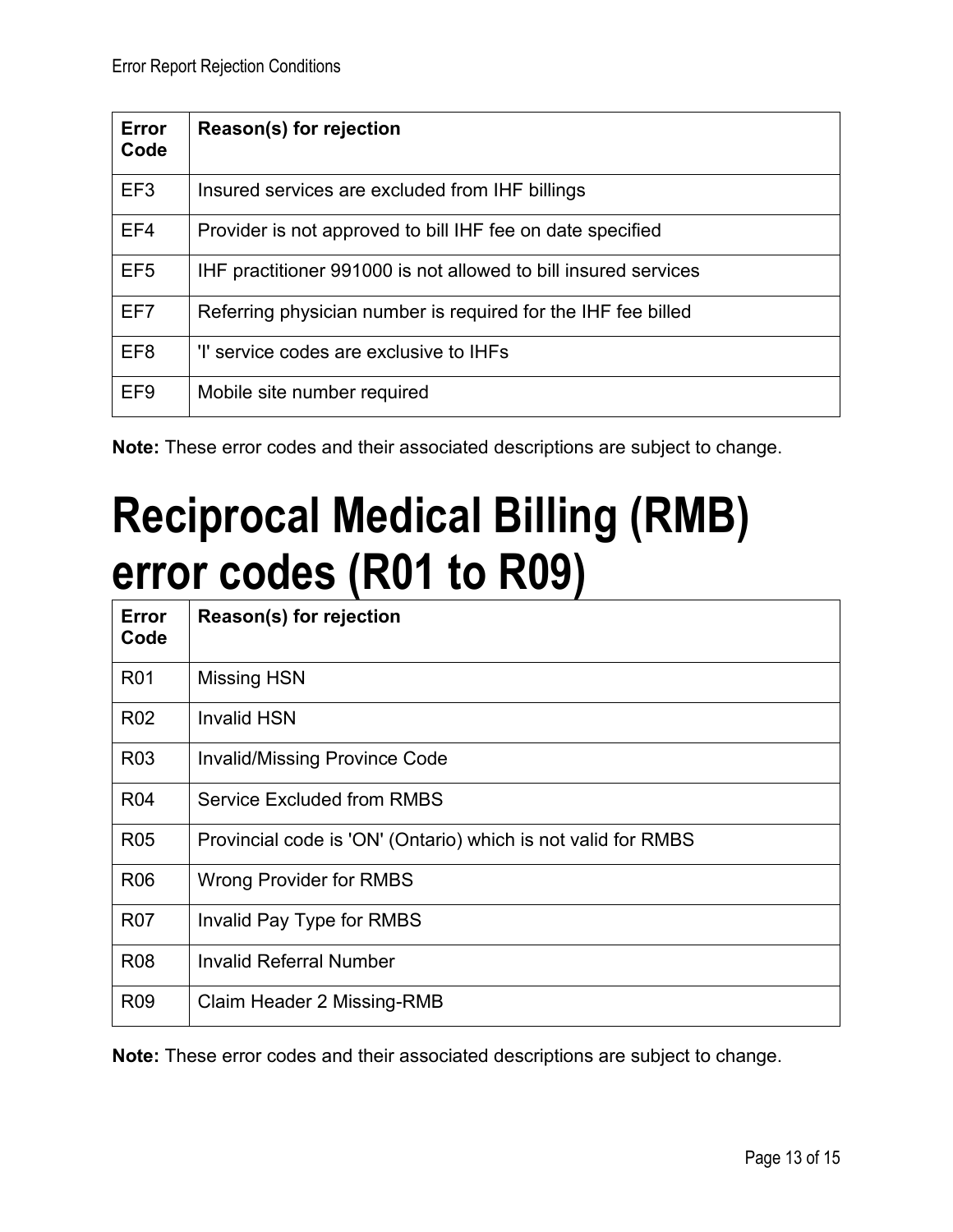### **Telemedicine error codes (ET1 to ET5 and TM1 to TM8)**

| <b>Error</b><br>Code | Reason(s) for rejection                                                                                                                                               |
|----------------------|-----------------------------------------------------------------------------------------------------------------------------------------------------------------------|
| ET <sub>1</sub>      | The telemedicine billing is submitted by a physician who is not registered as<br>a Telemedicine physician.-Not Reg for Telemedicine                                   |
| ET4                  | The telemedicine billing does not include a telemedicine premium code<br>(B100, B101, B102, B200, B201, B202)-Telemedicine Fee code missing                           |
| ET <sub>5</sub>      | The telemedicine billing is submitted with a telemedicine premium/tracking<br>code but the SLI code is not 'OTN' or is not present.-Telemedicine SLI<br>Missing/Invld |
| TM1                  | Dup Telemedicine Claim, Same patient (uninsured)                                                                                                                      |
| TM <sub>2</sub>      | Can't Bill with MSD/CNC AP                                                                                                                                            |
| TM <sub>3</sub>      | Service not Telemedicine Payable                                                                                                                                      |
| TM4                  | Non Telemedicine Claim paid for same patient                                                                                                                          |
| TM <sub>5</sub>      | Telemedicine Claim Paid for same patient                                                                                                                              |
| TM <sub>6</sub>      | Registration not in effect on Service Date                                                                                                                            |
| TM7                  | Dental Service not eligible for Telemedicine                                                                                                                          |
| TM8                  | Not eligible for Store FD                                                                                                                                             |

**Note:** These error codes and their associated descriptions are subject to change.